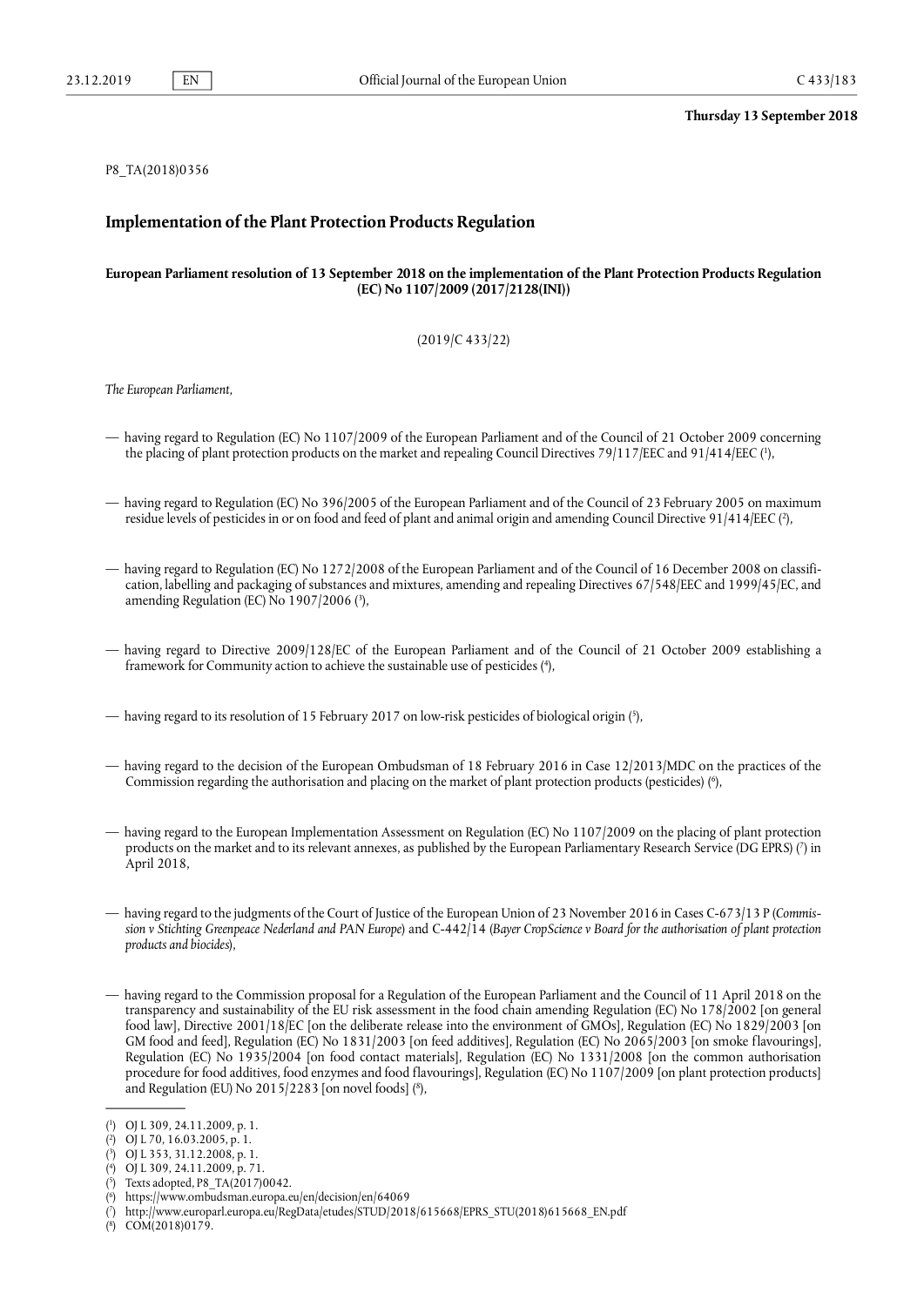- — having regard to the mandate and the work of the European Parliament's Special Committee on the Union's authorisation proce-dure for pesticides (PEST),
- — having regard to Rule 52 of its Rules of Procedure, as well as Article 1(1)(e) of, and Annex 3 to, the decision of the Conference of Presidents of 12 December 2002 on the procedure for granting authorisation to draw up own-initiative reports,
- — having regard to the report of the Committee on the Environment, Public Health and Food Safety and the opinion of the Com-mittee on Agriculture and Rural Development (A8-0268/2018),
- A. whereas the evaluation of the implementation of Regulation (EC) No 1107/2009 (hereinafter 'the Regulation') has revealed that the objectives of protecting human and animal health and the environment are not fully being achieved and that improvements could be made in order to achieve all the objectives of the Regulation;
- B. whereas the evaluation of the implementation of the Regulation should be considered in conjunction with the EU's ove- rarching pesticide policy, including the rules laid down by Directive 2009/128/EC [the Sustainable Use Directive], Regulation (EU) No 528/2012 [the Biocides Regulation], Regulation (EC) No 396/2005 [the Maximum Residue Level Regulation], and Regulation (EC) No 178/2002 [the General Food Law];
- C. whereas the implementation of the Regulation is not proving satisfactory and should be in line with related EU policies, inclu-ding in the field of pesticides;
- D. whereas the available evidence shows that the practical implementation of the three main instruments of the Regulation approvals, authorisations and enforcement of regulatory decisions – leaves room for improvement and does not ensure the complete fulfilment of the objectives of the Regulation;
- E. whereas certain provisions of the Regulation have not been applied at all by the Commission, in particular Article 25 on the approval of safeners and synergists and Article 27 on a negative list of unacceptable co-formulants;
- F. whereas other key provisions, such as application of the cut-off criteria for active substancesthat are endocrine disrupters, have been significantly delayed as a result of unlawful behaviour by the Commission;
- G. whereas concerns have been raised by stakeholders regarding the evaluation approach as established by law, in particular as regards who should produce the scientific studies and evidence for the active substance evaluations and the use of the hazard-based approach during those evaluations;
- H. whereas the burden of proof should remain on the applicant, so as to ensure that public money is not spent on studies which tion procedure, in full compliance with intellectual property rights, while it must also be ensured that good laboratory prin- ciples are consistently upheld throughout the Union; can eventually benefit private interests; whereas, at the same time, transparency must be ensured at each step of the authorisa-
- I. whereas there are concerns associated with the practical implementation of the established evaluation approach; whereas in particular there are major concerns associated with the incomplete harmonisation of data requirements and methodologies used that may hinder the evaluation process;
- J. whereas the performance of national competent authorities was found to be a major factor influencing the evaluation of active substances; whereasthere are substantial differences among Member States asregards available expertise and staff; whereas the Regulation and the relevant supporting legal requirements are not being uniformly implemented across Member States, and this has significant implications for health and the environment;
- K. whereas transparency at all stages of the approval procedure should be improved, and increased transparency may help to encourage public confidence in the system regulating plant protection products; whereasthe transparency of the authorisation related to the activities of competent authorities is also unsatisfactory in many cases; whereas the Commission has proposed changes to the General Food Law with the aim of addressing concernsrelating to the data and evidence supplied during the eva-luation process and increasing transparency;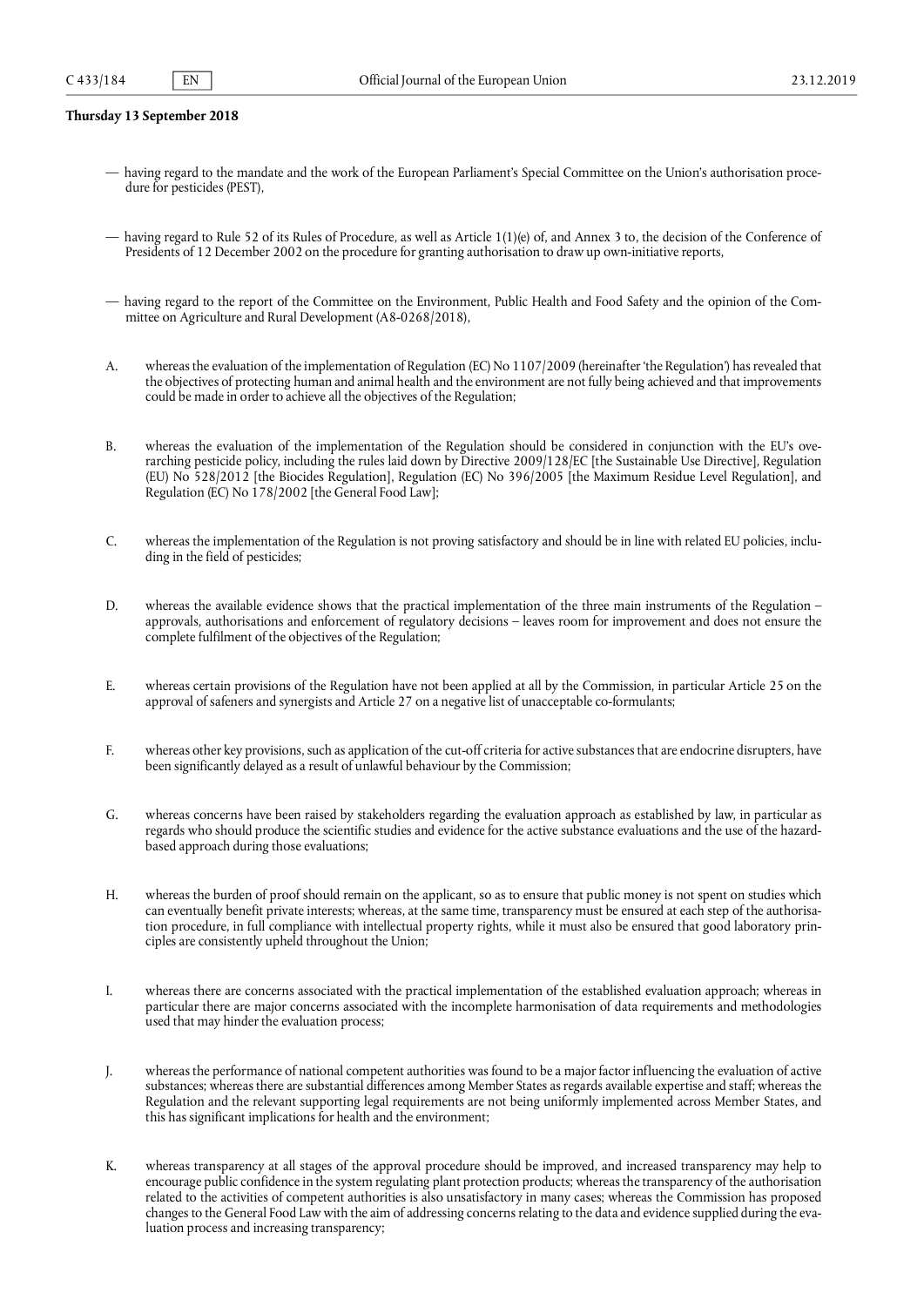- L. whereas authorisations of plant protection products, which take place exclusively at national level, often face delays in risk management decisions; whereas thisleadsin some cases to an increase in authorisations granted by Member States under dero- gation, making use of Article 53 of the Regulation; whereas there are cases where such derogations are used against the initial intention of the legislator;
- M. whereas the Regulation introduces the provision that integrated pest management (IPM) should have become part of the statu- tory management requirements under the cross-compliance rules of the common agricultural policy; whereas this is yet to happen;
- N. whereas the available evidence shows that this piece of EU-level regulation enhances and adds value to national efforts and actions;
- <span id="page-2-1"></span> O. whereasserious considerations of alternatives often emerge only after a change in the legal requirements; whereas, for example, in the case of the extended ban on neonicotinoids the most recent assessment (30 May 2018) (<sup>[9](#page-2-0)</sup>) suggests that readily available non-chemical alternatives exist for 78 % of uses of neonicotinoids;
- P. whereas no new active substances have been put forward for approval since 31 May 2016; whereas innovation and the deve-lopment of new products, particularly low-risk products, are important;
- Q. whereasthe availability of counterfeit pesticides on the market is a matter of real concern; whereas counterfeit pesticides can be harmful to the environment and can also damage the effectiveness of the Regulation;

# *Main conclusions*

1. Considers that the EU is the appropriate level at which regulatory action in the field of pesticides should continue to take place;

 2. Points out that environmental measures aimed at preventing, limiting and containing the spread of pathogens and pests have to remain the focus of all current and further actions;

 3. Considersthat the adoption and implementation of the Regulation represent a significant step forward regarding the treatment of plant protection products (PPPs) in the EU as compared to the past;

4. Highlights that special attention should be paid to the role of small and medium-sized enterprises (SMEs) in the development of new products, as SMEs often lack the substantial resources that are needed for the process of development and approval of new substances;

 5. Is concerned at the fact that the Regulation has not been effectively implemented and that, as a result, its objectives as regards agricultural production and innovation are not being achieved in practice; highlights the fact that, partly owing to the low degree of innovation, the number of pesticide active substances is decreasing;

<span id="page-2-3"></span> 6. Recalls that there is a substantial need for an integrative approach and that Regulation (EC) No 1185/2009 concerning statis- tics on pesticides ( [10\)](#page-2-2) has to be part of the assessment, with its results being used to reduce quantities, thus minimising risks and their negative impact on health and the environment;

 7. Notes that the objectives and instruments of the Regulation and its implementation are not always sufficiently in line with EU policiesin the fields of agriculture, health, animal welfare, food security, water quality, climate change, sustainable use of pesticides and maximum residue levels of pesticides in food and feed;

<span id="page-2-2"></span><span id="page-2-0"></span><sup>(</sup> [9\)](#page-2-1) ANSES - Agence nationale de sécurité sanitaire de l' alimentation, de l' environnement et du travail (France) - Conclusions, 2018. ( [10](#page-2-3)) OJ L 324, 10.12.2009, p. 1.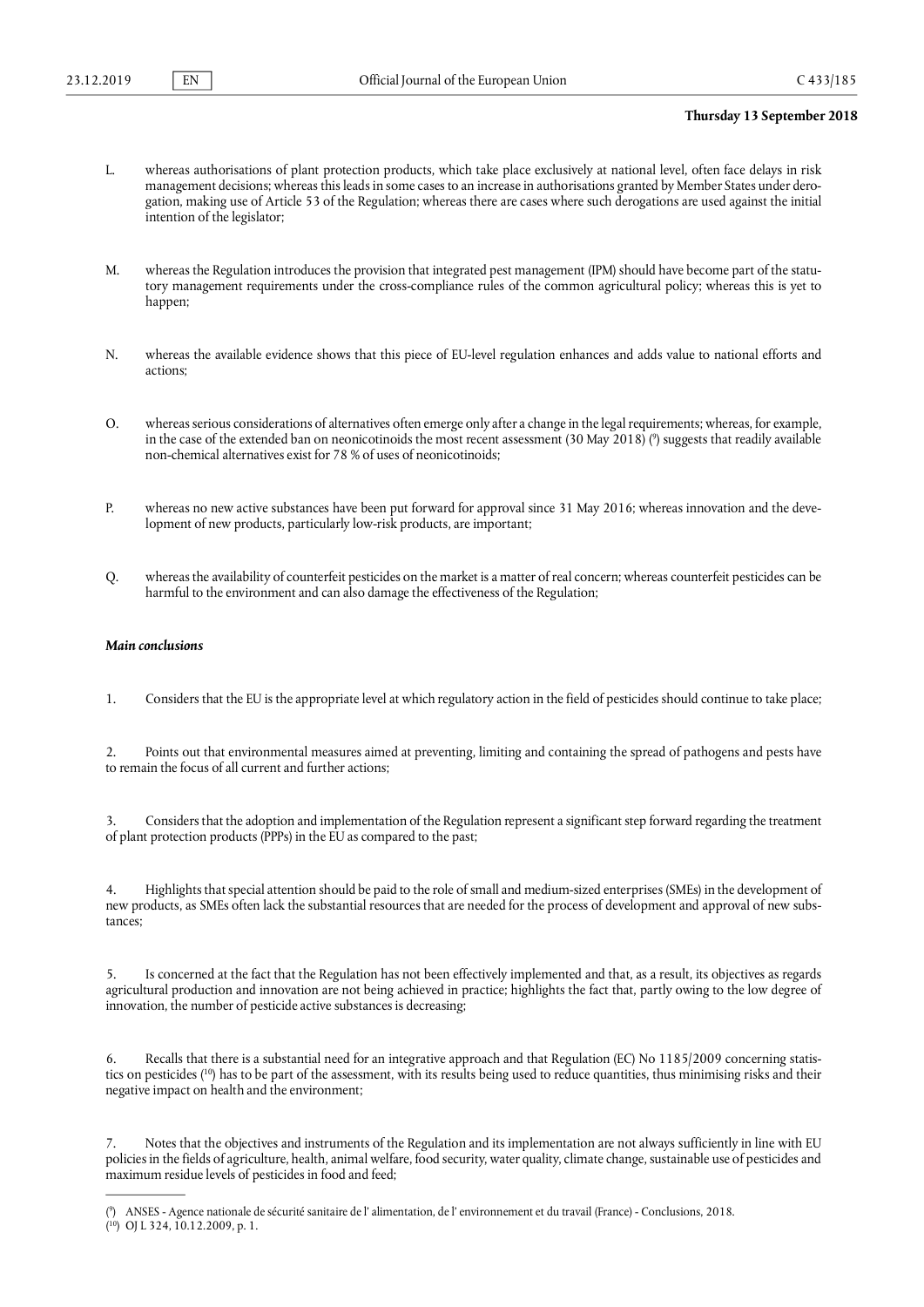<span id="page-3-1"></span> 8. Is concerned that the implementation of the Regulation, in relation to the use of animalsin testing for hazard identification and risk assessment, is not in line with the 3R requirements (the principles of replacement, reduction and refinement) of Directive  $2010/63$ /EU on animal experiments, and that the two-year bioassay for carcinogenicity can lead to controversial results  $(11)$  $(11)$ ;

 9. Recalls that the precautionary principle is a general EU principle laid down in Article 191 of the Treaty on the Functioning of the European Union, and that this principle aims to ensure a high level of protection for the environment through preventive decisionmaking;

 10. Finds it unacceptable that the approval requirements for safeners and synergists have not yet been applied, contrary to Article 25 of the Regulation;

 11. Finds it unacceptable that the negative list of co-formulants has still not been adopted, especially after the ban on POE-tallowa-mines in combination with glyphosate, which has highlighted the adverse effects that certain co-formulants can have;

 12. Takes note of the Commission's ongoing REFIT Evaluation of Regulation (EC) No 1107/2009 and of its planned completion by November 2018; trusts that these findings will be an adequate basis for the co-legislators to discuss the future development of the Regulation;

 13. Is concerned by the steadily increasing use and identified cases of misuse of emergency authorisations granted under Article 53 in some Member States; notes that some Member States use Article 53 significantly more than others; notes the technical assistance provided by the European Food Safety Authority (EFSA) in accordance with Article 53(2) of the Regulation, in examining the use of emergency authorisations; notes the results of the EFSA investigation into the emergency authorisations in 2017 of three neonicoti- noids, which showed that while some emergency authorisations were necessary and within the parameters laid down in the legisla- tion, others were not justified; considers it essential that Member States provide the necessary data to enable EFSA to carry out its mandate effectively;

 14. Stresses the importance of policymaking that is informed by regulatory science, producing verifiable and repeatable evidence using internationally agreed scientific principles as regards aspects such as guidelines, good laboratory practices and peer-reviewed research;

 15. Is concerned that the incomplete harmonisation of data and testing requirements in some scientific fields leads to inefficient working methods, lack of trust among national authorities, and delays in the authorisation process, which may result in negative effects on human and animal health, the environment and agricultural production;

 access to information; regrets that the level of transparency of the rapporteur Member States is low (when acting in the framework of the approval procedure), and suggests that the accessibility and user-friendliness of information at the EFSA stage could be improved, and that transparency at the risk management stage seems to be lacking and is also considered problematic by stakeholders; welcomes the efforts of the European Chemicals Agency (ECHA) to increase transparency and user-friendliness through its website, and consi- ders that this model could be employed in the future to improve transparency; 16. Regrets the limited public availability of information on the evaluation and authorisation procedure, as well as the limited

 17. Highlights that the credibility of the PPP authorisation system strongly depends on public trust in European agencies, which provide the scientific opinions that are the basis for approval and risk management; underlines that transparency in the scientific assessment process is important to maintain public trust; calls, therefore, for the relevant agencies to be adequately funded and have the necessary staff to ensure an independent, transparent and timely authorisation process; further welcomes EFSA's continuous efforts to improve itssystem in order to ensure independence and the management of potential conflicts of interest, which was praised by the Court of Auditors as the most advanced system of the audited agencies in 2012, and which was recently updated in June 2017; calls on the Commission to propose improvements to further enhance the transparency of the regulatory process, including on access to the data in safety studies submitted by producers as part of their applications for market authorisation of PPPs in the EU; recognises the need to review the procedure in order to improve evaluations, increase the independence of the authorities tasked with carrying out studies, avoid conflicts of interest and make the procedure more transparent;

<span id="page-3-0"></span><sup>(</sup> [11](#page-3-1)) Source: Based on information and findings of the European Implementation Assessment, EPRS Study April 2018, p. 36 & II-33.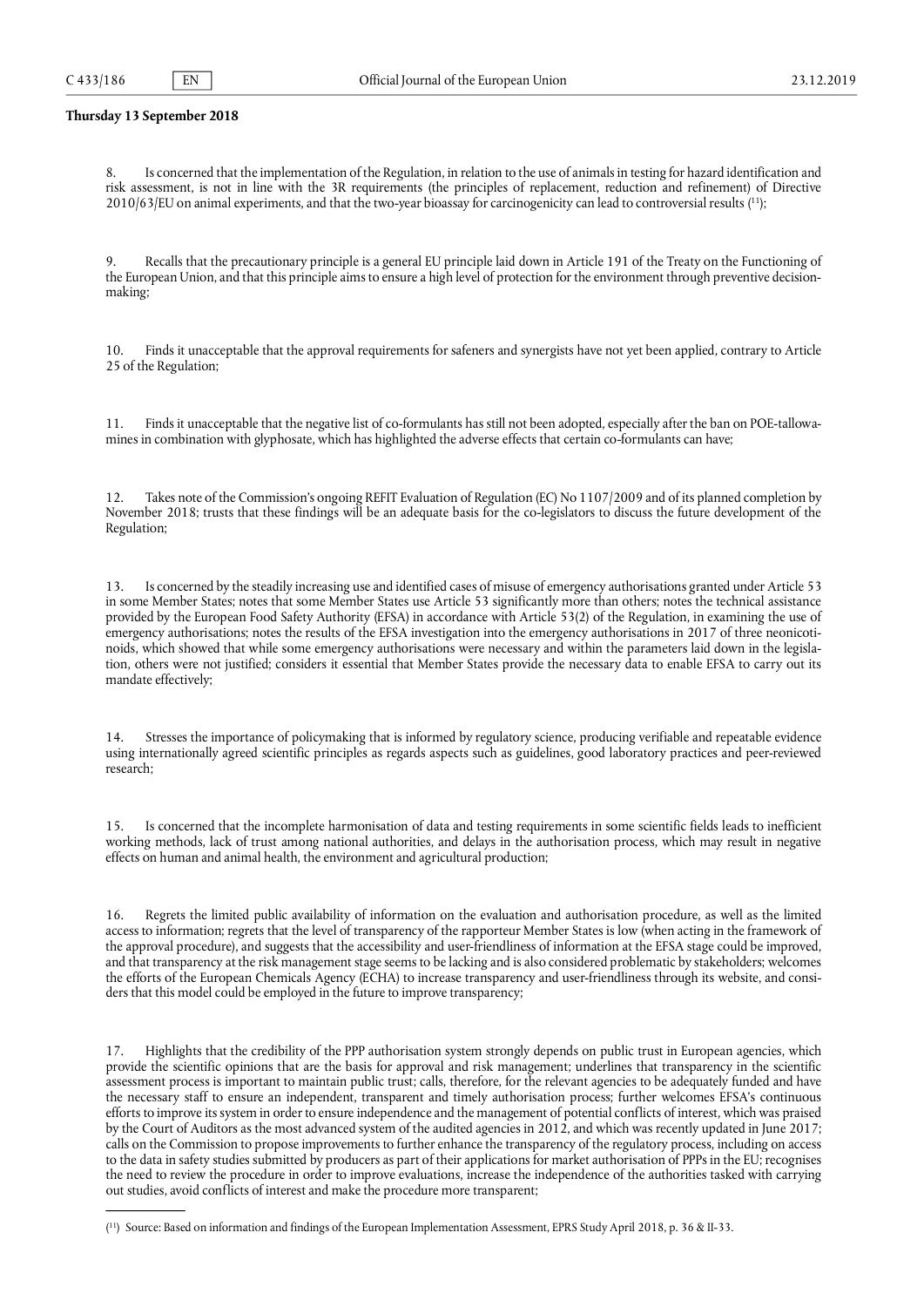18. Calls on the Commission to establish a European usage catalogue in order to better harmonise the regulation;

 19. Is concerned that, in some cases, the PPPs available on the market and their application by users do not necessarily comply with the relevant authorisation conditions as regards their composition and usage; emphasises that non-professional use should be limited where possible to reduce misuse;

 20. Underlines the importance of training for professional users to ensure the proper and appropriate use of PPPs; considers it fit- ting to distinguish between professional and amateur users; notes that PPPs are used in the context of private gardens, railways and public parks;

21. States that the Member States' right to refuse authorised PPPs remains unaffected;

 22. Emphasises that the Regulation should better reflect the need to promote agricultural practices based on IPM, including by sti- mulating the development of low-risk substances; highlights that the lack of availability of low-risk PPPs hinders the development of IPM; notes with concern that only ten substances are approved as low-risk PPPs, out of a total of almost 500 available on the EU market;

 23. Emphasises that the authorisation and promotion of low-risk pesticidesthat are non-chemical is an important measure to sup- port low pesticide-input pest management; acknowledges the need for more research into these products, as their composition and functioning are radically different from those of conventional products; underlines that this also includes the need for more expertise within EFSA and the national competent authorities to evaluate these biological active substances; stresses that PPPs of biological ori- gin should be subject to the same rigorous evaluations as other substances; in line with its resolution of 15 February 2017 on low-risk pesticides of biological origin, calls on the Commission to submit a specific legislative proposal amending Regulation (EC) No 1107/2009, outside of the general revision in connection with the REFIT initiative, with a view to establishing a fast-track evaluation, authorisation and registration process for low-risk pesticides;

 24. Takes the view that Regulation (EC) No 1107/2009 should also be amended to take more account of substances not regarded as PPPs and which, when used for plant protection, are governed by the Regulation; notes that such substances offer interesting alter-natives in terms of integrated production methods and some bio-control products;

 25. Emphasises that special attention and support should be given to PPPs for minor uses, as there is currently little economic incentive for companies to develop such products; welcomes the setting-up of the Minor Uses Coordination Facility as a forum for improving coordination between Member States, grower organisations and industry in developing solutions for minor uses;

 26. Highlights that many authorised PPPs have not been evaluated against EU standards for more than 15 years, as a consequence of delays in the authorisation procedures;

 27. Stresses the importance of creating an innovation-friendly regulatory framework which will allow the replacement of older chemistry by new and better crop protection products; underlines the importance of the availability of a broad spectrum of PPPs with different modes of action so as to avoid the development of resistances and maintain the effectiveness of crop protection product application;

28. Is concerned that the harmonisation of guidelines is not yet consolidated;

 29. Stresses that missing or incomplete guidelines are serious shortcomings that have negative consequences for the implementa-tion of the Regulation and hence for the achievement of its objectives;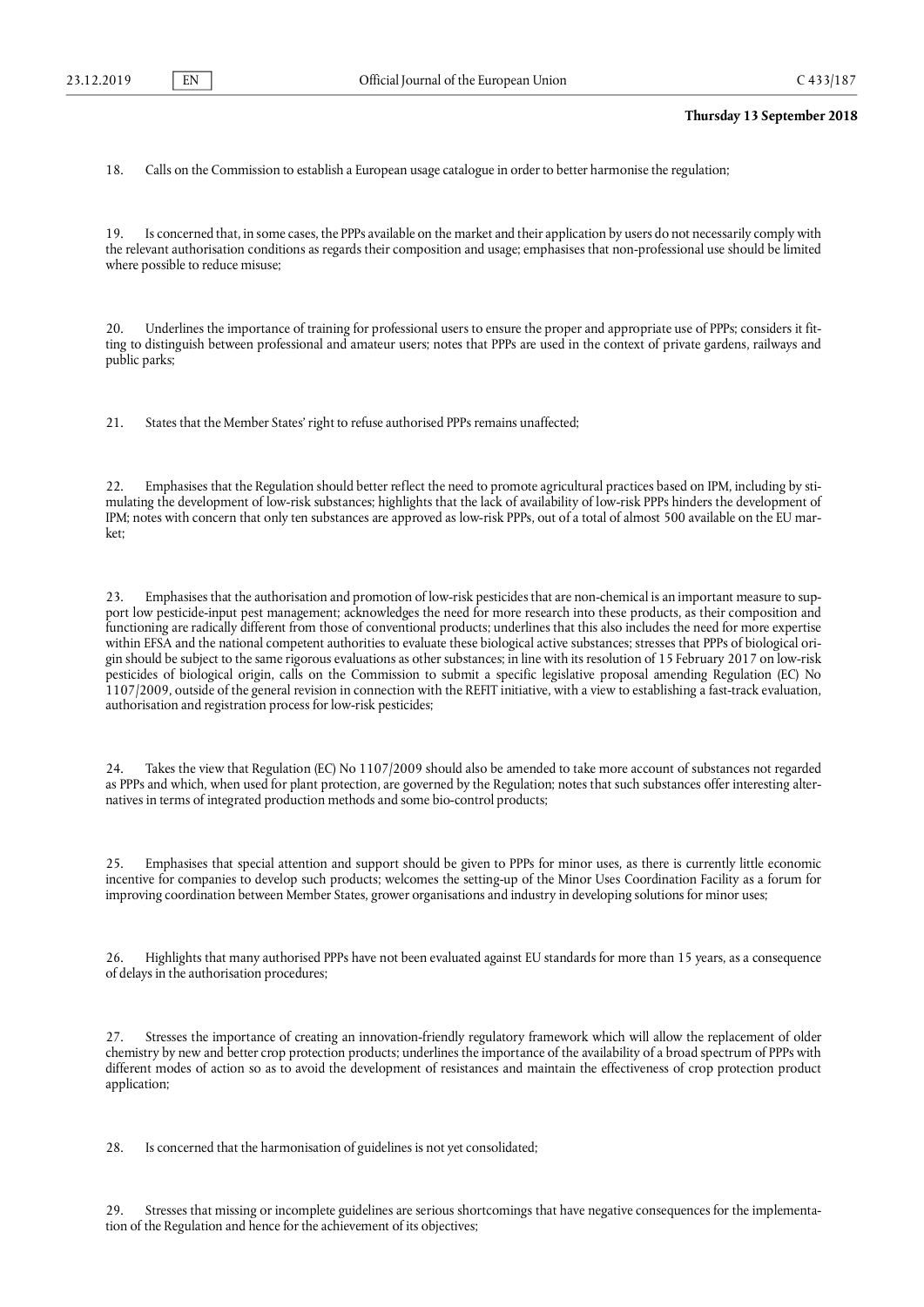30. Highlights that the available guidance documents are not legally binding, which creates regulatory uncertainty for the appli-cants and bringsinto question the results of the evaluations carried out in the framework of the approval procedures;

 31. Welcomes the concept of the zonal system and its aim to facilitate the efficient authorisation of plant protection products; considers the mutual recognition procedure as vital for sharing the workload and encouraging compliance with deadlines; regrets the implementation problems associated with the mutual recognition principle; calls on the Commission to work with Member States to improve the functioning of the zonal system; underlines that the full implementation of the existing legislation should have the aim of avoiding duplication of work and making new substances available to farmers without unnecessary delays;

 32. Underlines the need for knowledge-sharing and skills acquisition in relation to alternatives to chemical pesticides and IPM, including finding the optimum crop rotation for farmers' market and climatic situations; notesfurther that this has already been provi-ded for in the horizontal regulation of the CAP, notably also in the Farm Advisory Services financed under rural development;

 33. Expresses its concern regarding the small number of new substances that have been approved; stresses the importance of a sui-table toolbox of PPPs for farmers in order to secure the EU's food supply;

 34. Expresses its concern that in recent debates, the EU's current science-based evaluation system for PPPs has been increasingly called in question; stresses the importance of maintaining and further strengthening a system which is scientifically robust, objective, and based on peer-reviewed evidence, derived from an open, independent and multidisciplinary scientific approach in authorising any active substance, in line with the EU's risk analysis principles and the precautionary principle as established in the General Food Law; insists that the procedure for the re-approval of active substances must take into account the practical use of PPPs, as well as scientific and technological progress in this area; points out that the complexities in the current evaluation and authorisation system lead to deadlines being missed and could mean that the entire system cannot work properly; stresses, therefore, the need to review and sim-plify the system;

 35. Highlights the imbalance in the number of applications between some Member States of the same zone which are of similar size and have similar agricultural conditions;

 36. Considersthat produce imported from outside the EU which has been cultivated using PPPsshould be subject to the same strict criteria asthat produced within the EU; is concerned that PPPs not registered in the EU may be used in the production of imported produce;

# *Recommendations*

 37. Calls on the Commission and the Member States to ensure effective implementation of the Regulation as regards their specific roles in the approval and authorisation procedures;

 38. Calls on the Member States to improve the serious and chronic understaffing of the national competent authorities, which leads to delays at the stage of hazard identification and initial risk assessment performed by Member States;

<span id="page-5-0"></span> 39. Calls on the Commission and the Member States to ensure that the procedural extension of the approval period for the dura- tion of the procedure, pursuant to Article 17 of the Regulation, will not be used for active substances that are mutagenic, carcinogenic, toxic for reproduction and therefore in category 1A or 1B, or active substances that have endocrine disrupting characteristics and are damaging to humans or animals, as is currently the case for substancessuch as flumioxazine, thiacloprid, chlorotoluron and dimoxystrobin ( [12\)](#page-5-1);

<span id="page-5-1"></span><sup>(</sup> [12](#page-5-0)) Source: [https://www.foodwatch.org/fileadmin/foodwatch.nl/Onze\\_campagnes/Schadelijke\\_stoffen/Documents/Rapport\\_foodwatch](https://www.foodwatch.org/fileadmin/foodwatch.nl/Onze_campagnes/Schadelijke_stoffen/Documents/Rapport_foodwatch)\_ Ten minste onhoudbaar tot.pdf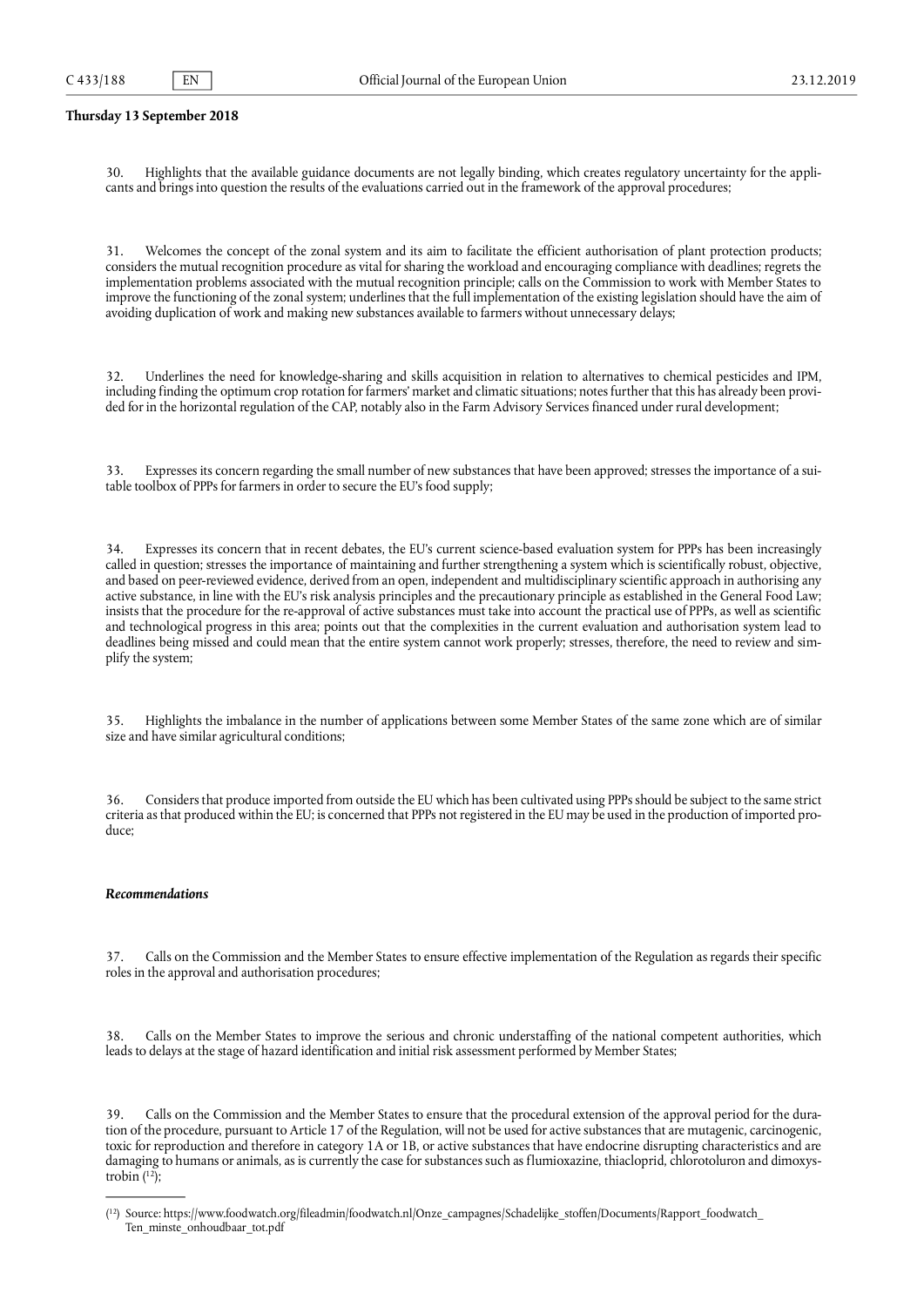40. The use of active substances that are mutagenic, carcinogenic, toxic for reproduction and therefore in category 1A or 1B, or active substances that have endocrine disrupting characteristics and are damaging to humans or animals, that already have had one or more procedural extensions of the approval period, pursuant to Article. 17, must be prohibited immediately;

 41. Calls on the Commission and the Member Statesto acknowledge that the protection of human and animal health and the envi- ronment are key objectives of the legislation, while improving agricultural production and safeguarding the competitiveness of the agricultural sector;

 42. Calls on the industry to provide all data and scientific studies in a uniform electronic and machine-readable format to the rap- porteur Member States and the EU agencies; calls on the Commission to develop a harmonised model for data inputs so as to facilitate easier data exchange between Member States at all stages of the process; acknowledges that this data must be handled within the parameters of the EU data protection and intellectual property laws;

 43. Calls on the Member States to strictly apply Article 9 of the Regulation on the admissibility of applications and to only accept complete applications for the assessment of the active substance;

 44. Calls on the Commission and the Member States to ensure full and uniform application of the hazard cut-off criteria, following the existing harmonised guidance, and to make sure that substances are assessed for their risk only if there is evidence that they do not present hazardous (cut-off) properties, as required by the Regulation;

 45. Calls on the Commission to finally implement the provisions on co-formulants, safeners and synergists, to establish a list of unacceptable co-formulants and rules so that safeners and synergists are tested at EU level, and to ensure that only those chemicals which comply with the EU approval criteria can be marketed;

<span id="page-6-0"></span> 46. Welcomes the Commission's interpretation of the precautionary principle, as expressed in the REFIT evaluation of the General Food Law ( 13), namely that it is not an alternative to a risk management approach, but, rather, a particular form of risk management; recalls that this view is also supported by EU court rulings ( [14\)](#page-6-1);

 47. Calls on the Commission and the Member States, when acting as risk managers in the approval and authorisation procedures, to duly apply the precautionary principle and to pay particular attention to the protection of vulnerable groups as defined in Article 3(14) of the Regulation;

 48. Calls on the Commission, the agencies and the competent authorities to review and improve their communication on risk assessment procedures and risk management decisions, in order to improve public trust in the authorisation system;

 49. Calls on the Member Statesto better implement the authorisation procedures at national level, in order to limit the derogations and extensions granted under Article 53 of the Regulation to actual emergency situations; calls on the Commission to fully use its control rights under Article 53(2) and (3); further calls on the Member States to fully comply with the obligation to inform other Member States and the Commission set out in Article 53(1), in particular regarding any measures taken to ensure the safety of users, vulnerable groups and consumers;

 50. Calls on the Commission to finalise methods to determine when certain derogations should be applied, in particular as regards 'negligible exposure' or 'serious danger to plant health', without changing the letter or the spirit of the law; warns the Commission that any reinterpretation of the term 'negligible exposure'as 'negligible risk'would be against the letter and the spirit of the law;

<sup>(</sup> [13](#page-6-0)) SWD(2018)0038.

<span id="page-6-1"></span><sup>(</sup> [14](#page-6-0)) For example, Judgment of the General Court of 9 September 2011, *France v Commission*, T-257/07, ECLI:EU:T:2011:444.